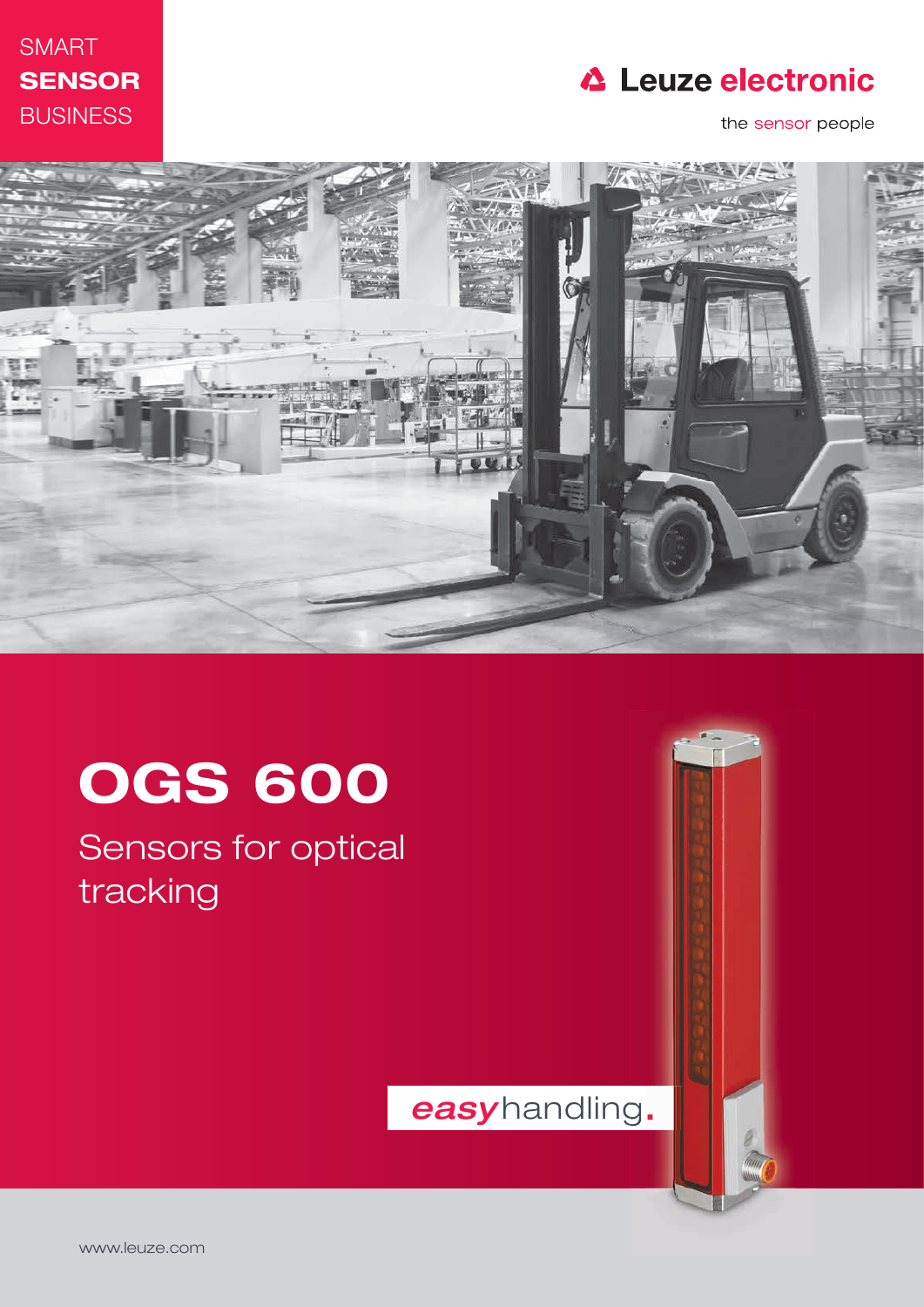### ALWAYS ON TRACK

For flexible optical tracking of driverless transportation systems.

In combination with our optimized OTB trace tapes, the OGS 600 sensor facilitates affordable and straightforward vehicle automation. These driverless transportation systems are popular for the transportation of materials and goods, especially in production and storage areas.

The sensor recognizes optical tracking through edge detection and sends control signals to the motor. The routes of the vehicles are marked with flexible trace tape, which can be conveniently rearranged if needed.

Thanks to models with different tracking widths, the compact OGS 600 sensor can be used for a wide range of applications. The required minimum distance from the ground is only 10 mm, which means it can be integrated even in flat vehicles.

### easyhandling.



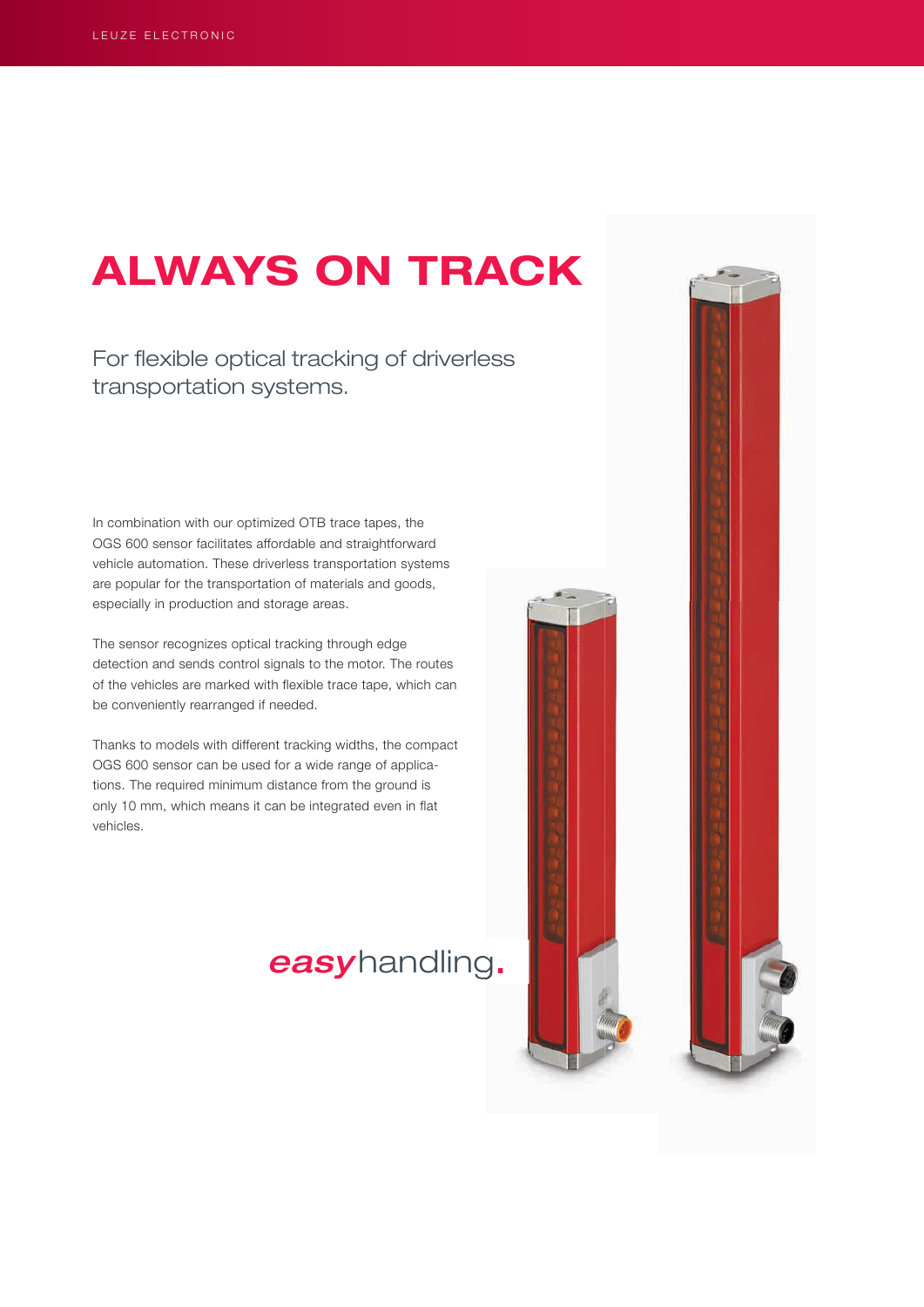#### easyhandling.

- High depth of field for optimum loading tolerance
- $\blacksquare$  Integration in flat vehicles through lowest minimum distance to the floor
- Fast and simple commissioning, as only the address needs to be configured
- $\blacksquare$  Clear data telegram for position output of compact controls
- Separate warning output for fault messages
- $\blacksquare$  Including matching mounting bracket with an angulation of 20° in the direction of travel to avoid total reflection

#### SensorStudio software

- $\blacksquare$  Easy parameterization and interface configuration via SensorStudio
- Assistant for individual analysis of contrast of ground and trace as well as recommendation for optimum trace color



Contrast analysis with SensorStudio assistant

#### power reserve.

- $\blacksquare$  Large detection width allows routes with narrow curves
- $\blacksquare$  Short response time for high travel speeds
- High degree of functional and extraneous light protection

#### think modular.

- $\blacksquare$  Models with different detection widths
- Various optimized trace tapes available
- RS485, RS422, CAN interface



| <b>Feature</b>   | <b>OGS 600</b>                    |
|------------------|-----------------------------------|
| Resolution       | $\pm$ 1 mm (up to 49 light paths) |
| Response time    | $10 \,\mathrm{ms}$                |
| Interfaces       | RS485, RS422, CAN                 |
| Minimum distance | 10 mm from the ground             |
| Depth of field   | $10 - 70$ mm                      |
| Detection width  | 140/280 mm                        |